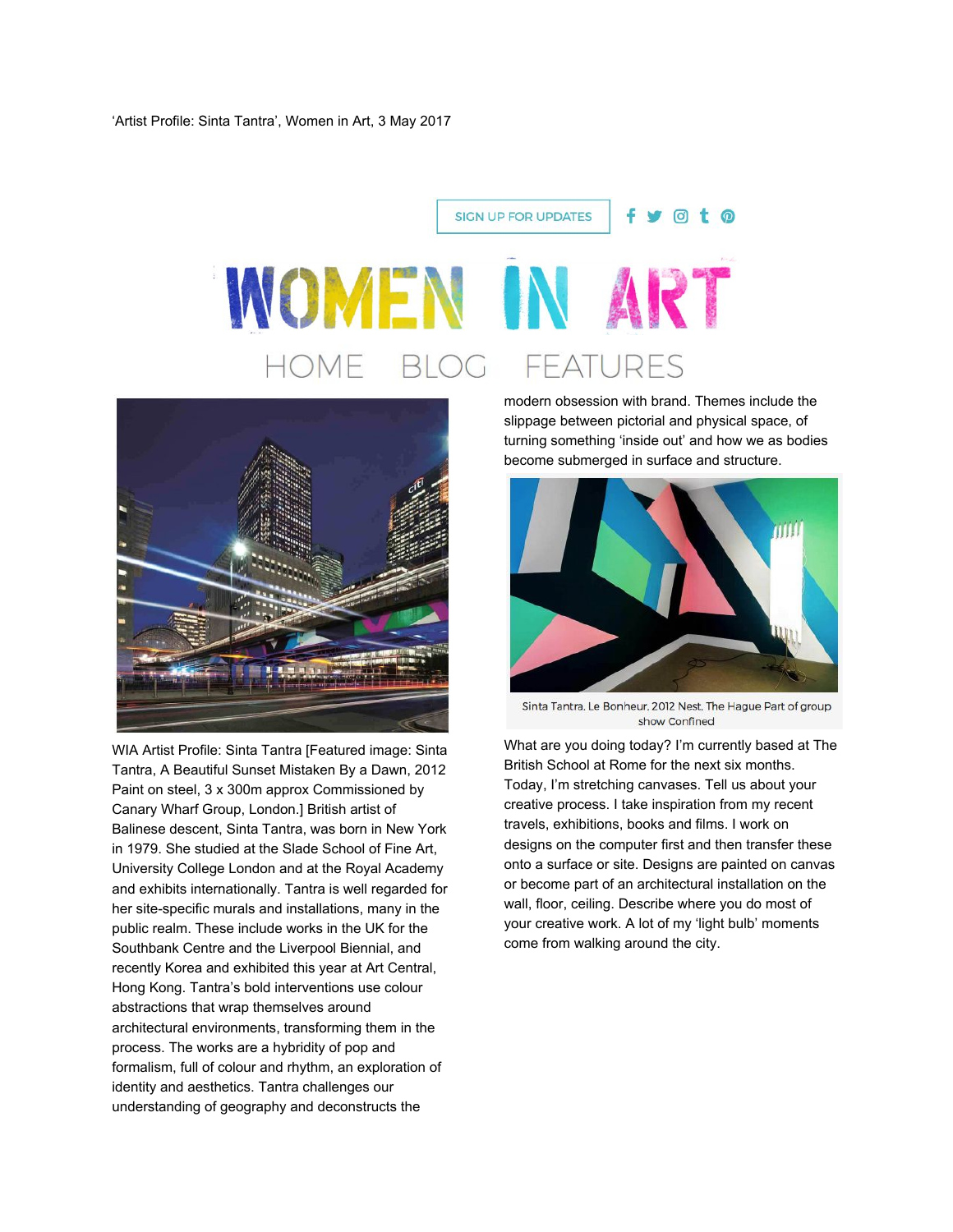

Sinta Tantra, Stranger in Town, 2016 150 x 150 cm Tempera on linen

What's the most exciting project you've worked on? Probably my painted bridge in Canary Wharf. The bridge measures 300 metres in length, so it was a challenge to create a visually striking piece against the skyscrapers. What made you decide to become an artist? Being able to express what I want to express – using a visual, rather than written language.



Sinta Tantra, The Piranesi Effect (Screen), 2017 4 panels of 180 x 60 cm Tempera on linen

What are you currently working on? I've recently been selected to design the 'Drappalone Flag' (winning flag) for the Palio Horse Race in Siena this year. The Sienese are incredibly proud of their Palio roots, and it's been a complete honour to have met some fascinating people and gained insight knowledge in this medieval tradition. What are the key themes in your work? The relationship between 2D and 3D, creating art in public spaces and using the language of colour to communicate. What would you like people to notice in your work? I would like people to respond

to the work in a sensorial way – how scale, colour and geometry change our sense of perception.



Sinta Tantra, City of Songdo, 2015 Paint on floor, 3300 m2 Commissioned by the South Korean Government

What attracts you to the mediums you work in? I paint with a tempera paint – very similar to the finish of an Italian fresco; highly pigmented, very matt and has a brilliant lustre … when you stare at it, its almost like 'falling' into the colour. What equipment could you not do without? My computer – designing the work digitally means that it can be scaled to any size. It's exciting to jump from a small painting to the facade of an entire building. Who or what inspires you? I'm a magpie for colour, so I mentally collect, take notes and photograph anything that catches my eye. How does gender affect your work? It would be nice to see more female artists selected for things, especially female artists of colour. However, I do believe things are changing… slowly but surely.



Sinta Tantra, Flatland A Romance of Many Dimensions, 2016 Pearl Lam Callery, Hong Kong Solo show

What's your favourite gallery, or place to see or experience art? Venice Biennale is always fun – it's such a magical location made even more surreal when you bump into people you know. If you could own one piece of art, what would it be and why? Anything by Sol Le Witt – he's been a huge influence